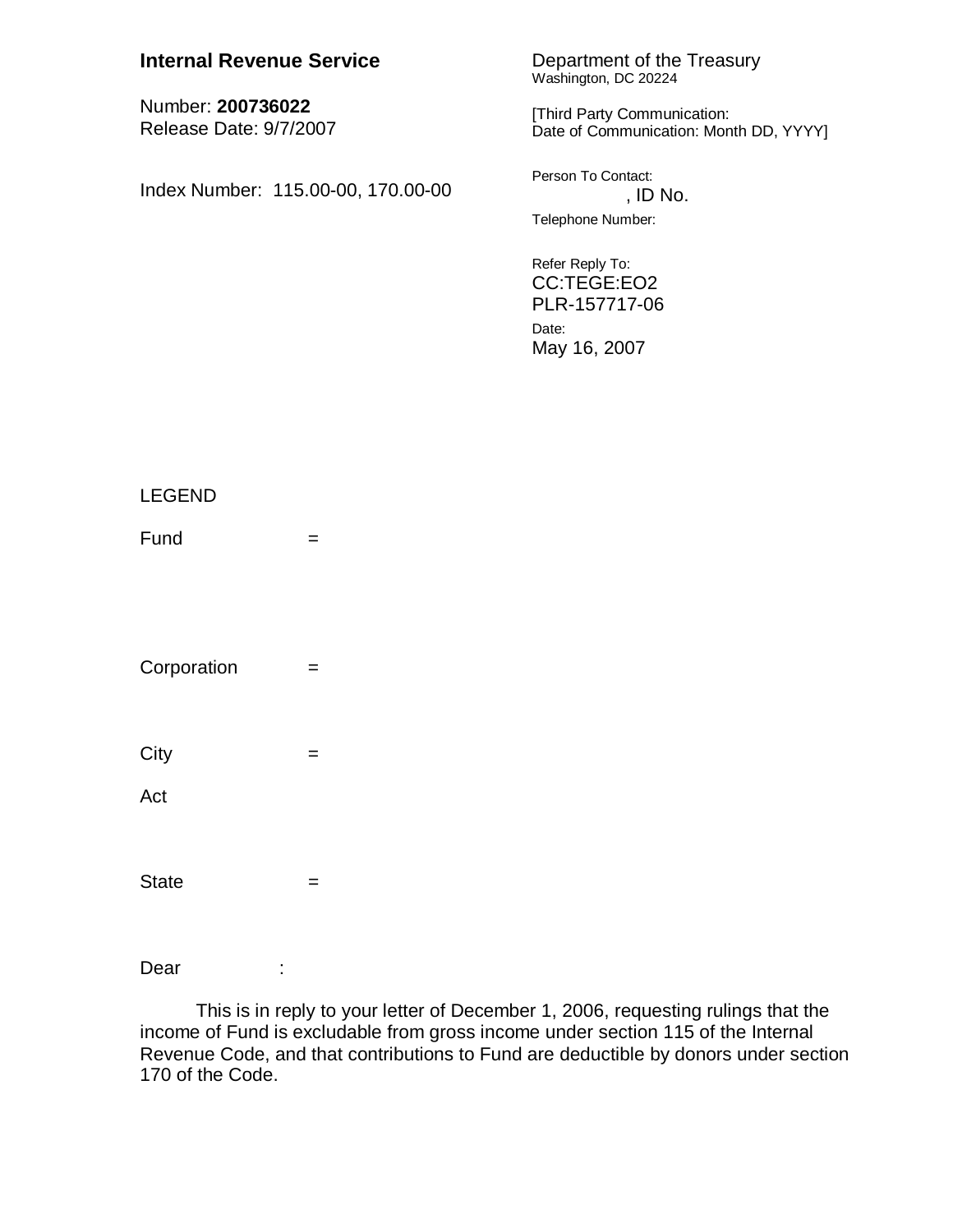## FACTS

 Corporation is a municipal authority established by City. It was incorporated as a nonprofit corporation pursuant to Act for the purpose of promoting industry and developing trade in City. To accomplish this purpose Corporation is empowered by Act to acquire, enlarge, improve, expand, own, lease and dispose of properties, promote industry and develop trade by encouraging manufacturing, industrial, commercial and research enterprises to locate in State or to enlarge and expand existing enterprises, or both, and further the use of the agricultural products and natural resources of State. Corporation is governed by a board of seven directors. The directors are elected by the governing body of City. Subject to certain restrictions, the seven directors are chosen from the membership of the Chamber of Commerce of City. City proposes to amend the bylaws of Corporation to provide that the governing body of City has the power to remove a director, with or without cause. Corporation receives only very limited financial support from City. Pursuant to Act Corporation has the power to issue bonds for the purpose of carrying out development projects. Corporation receives income from bond proceeds, the lease or sale of any of its economic development projects and investment income. Corporation is a nonprofit corporation and no part of its net earnings remaining after the payment of its expenses shall inure to the benefit of any individual, firm or corporation. Upon the dissolution of Corporation by its board, title to all funds and properties owned by it at the time of the dissolution will vest in City. City is a political subdivision of State.

 Act specifically authorizes Corporation to create an endowment trust fund for the purpose of receiving private contributions to be used by Corporation for its development projects. This increased funding will allow Corporation to increase its economic development activities. The charter document for Fund is a trust agreement entered into between Corporation and a trustee selected by Corporation. The Fund's trust agreement provides that the principal and income in Fund may only be used to attract new industry to City and to promote the expansion of enterprises already located in City. Fund's investment program is supervised by an investment committee appointed by the board of Corporation. The fund manager is also appointed by Corporation. Pursuant to Act, the fund manager reports no less than every six months to the board of Corporation and to the investment committee of Fund. Corporation proposes to amend the Fund's trust agreement to provide that the board of Corporation can remove a member of Fund's investment committee at any time with or without cause. Fund's trust agreement also provides that the board of Corporation can revoke or amend the trust agreement or terminate Fund at any time. Upon termination of Fund any funds or other assets held by Fund revert to Corporation.

## LAW AND ANALYSIS

Section 115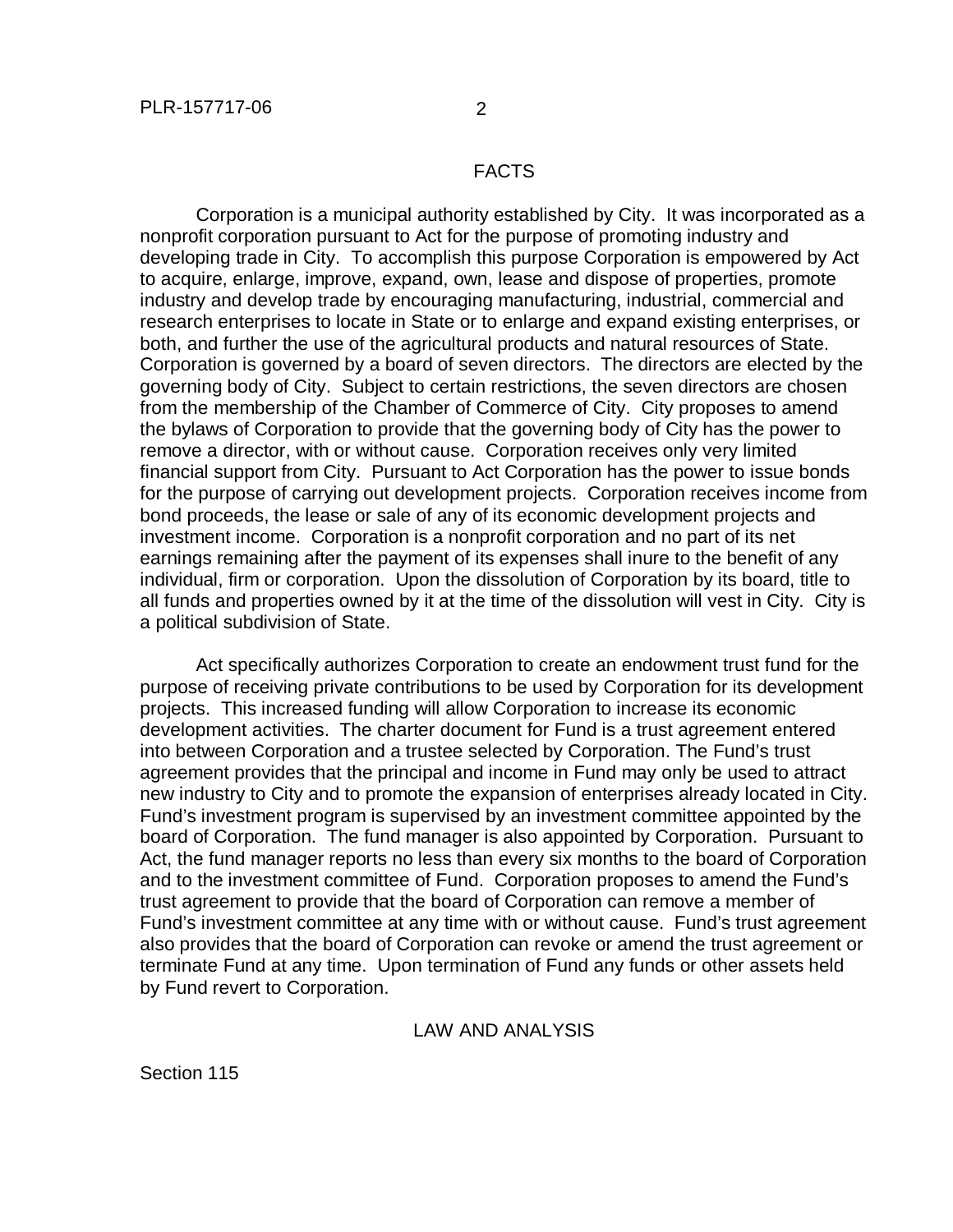Section 115(1) of the Code provides that gross income does not include income derived from any public utility or the exercise of any essential government function and accruing to a state or any political subdivision thereof.

 In Rev. Rul. 77-261, 1977-2 C.B. 45, income from an investment fund, established under a written declaration of trust by a state, for the temporary investment of cash balances of the state and its participating political subdivisions, was excludable from gross income for federal income tax purposes under § 115(1). The ruling indicated that the statutory exclusion was intended to extend not to the income of a state or municipality resulting from its own participation in activities, but rather to the income of a corporation or other entity engaged in the operation of a public utility or the performance of some governmental function that accrued to either a state or municipality. The ruling points out that it may be assumed that Congress did not desire in any way to restrict a state's participation in enterprises that might be useful in carrying out projects that are desirable from the standpoint of a state government and which are within the ambit of a sovereign properly to conduct. In addition, pursuant to section 6012(a)(2) and the underlying regulations, the investment fund, being classified as a corporation that is subject to taxation under subtitle A of the Code, was required to file a federal income tax return each year.

 In Rev. Rul. 90-74, 1990-2 C.B. 34, the Service determined that the income of an organization formed, funded, and operated by political subdivisions to pool various risks (casualty, public liability, workers' compensation, and employees' health) is excludable from gross income under § 115 of the Code. In Rev. Rul. 90-74, private interests neither materially participate in the organization nor benefit more than incidentally from the organization.

 By encouraging the development of local businesses, Corporation contributes to the economic development of City. Further, by increasing the level of funding available to Corporation for its economic development activities Fund also contributes to the economic development of City. Stimulating economic development is an essential governmental function for purposes of section 115.

 The income of Fund is to be used solely to promote the economic development of City. No part of Fund's income will be distributed to a private party other than as payment for goods or reasonable compensation for services rendered. Upon dissolution, Fund's assets will be distributed to Corporation. Upon the dissolution of Corporation, its assets will be distributed to City. In no case will the assets of Fund be distributed to an entity that is not either a state, a political subdivision of state or an entity the income of which is excluded from gross income under § 115(1) of the Code.

 Based on the information and representations submitted and provided that the proposed amendments described above are made to Fund's trust agreement and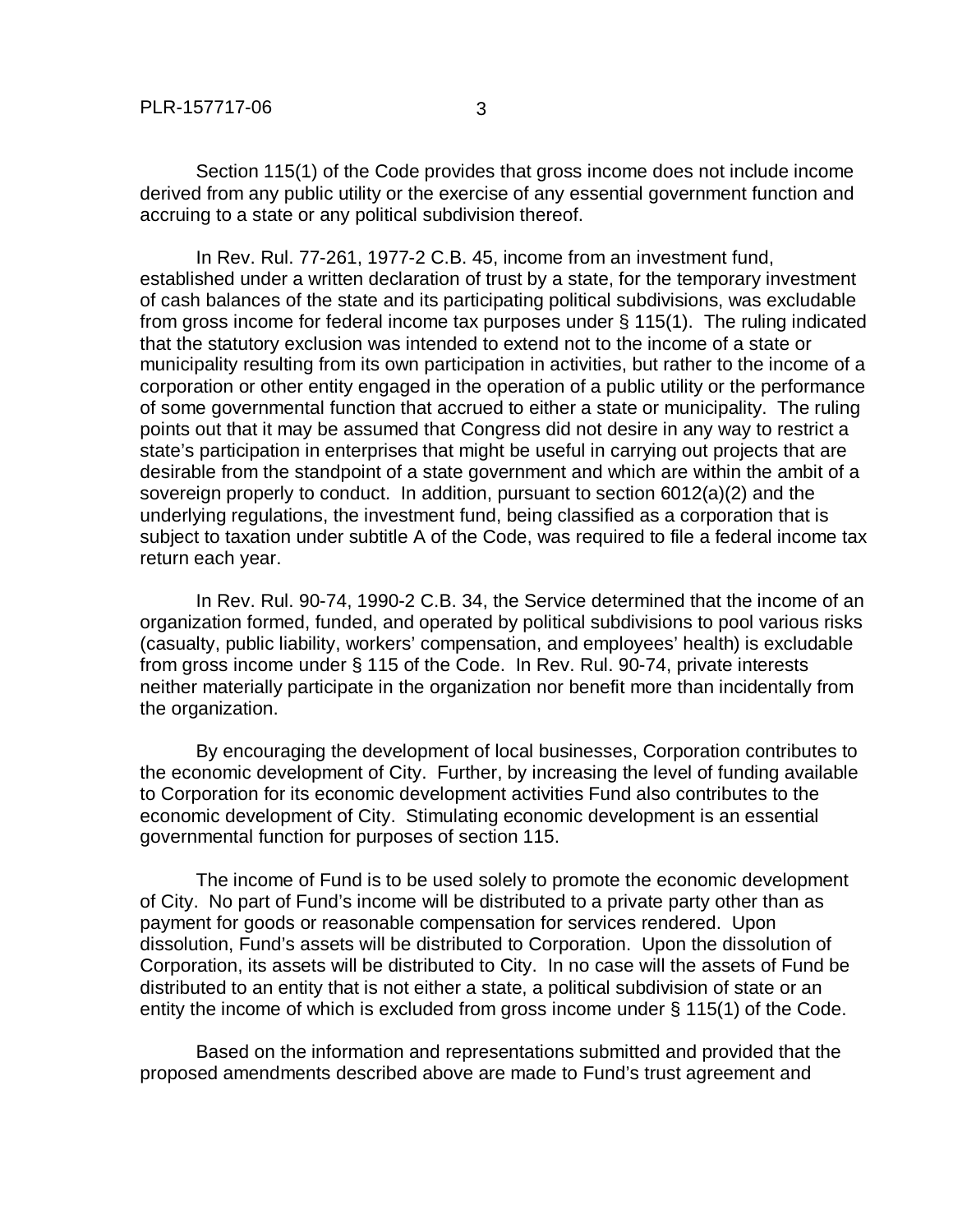Corporation's bylaws, we hold that the income of Fund is derived from an essential governmental function and accrues to a state, a political subdivision of a state or to an entity the income of which is excludible from gross income under § 115 of the Code.

## Section 170

 Section 170(a)(1) provides, subject to certain limitations, a deduction for any charitable contribution, as defined in § 170(c), payment of which is made within the taxable year.

Section 170(c)(1) provides that the term "charitable contribution" includes a contribution or a gift to or for the use of a State, a possession of the United States, or any political subdivision of any of the foregoing, or the United States or the District of Columbia, but only if the contribution or gift is made for exclusively public purposes.

Rev. Rul. 75-359, 1975-2 C.B. 79, holds that contributions and gifts to a whollyowned instrumentality of a political subdivision, formed and operated exclusively for public purposes, are deductible contributions "for the use of" political subdivisions, to the extent allowed under § 170. Under Rev. Rul. 75-359, the criteria for identifying whollyowned instrumentalities of states or political subdivisions are set forth in Rev. Rul. 57- 128, 1957-1 C.B. 311.

Rev. Rul. 57-128 provides that the following factors are considered in determining whether an entity is an instrumentality of a state or political subdivision: (1) whether it is used for a governmental purpose and performs a governmental function; (2) whether performance of its function is on behalf of one or more states or political subdivisions; (3) whether there are any private interests involved, or whether the states or political subdivisions involved have the powers and interests of an owner; (4) whether control and supervision of the organization is vested in public authority or authorities; (5) if express or implied statutory or other authority is necessary for the creation and/or use of such an instrumentality, and whether such authority exists; and (6) the degree of financial autonomy and the source of its operating expenses.

Fund is used for a governmental purpose and performs a governmental function by supporting and furthering the purposes and functions of Corporation. Corporation's governmental function, in turn, is to promote industry, develop trade, and further the use of the agricultural products and natural and human resources of City and State. Fund will receive and use contributions from private sources on behalf of Corporation and, through Corporation, City, a political subdivision of State.

Assets of Fund may be used only to induce new businesses to locate in City and its environs and to foster the prosperity of existing businesses. Such uses are declared to be for a public purpose by Act. Upon dissolution of Fund, its assets will be transferred to Corporation. Any net earnings of Fund may be transferred by Corporation only to City. In addition, no part of Corporation's net earnings may inure to the benefit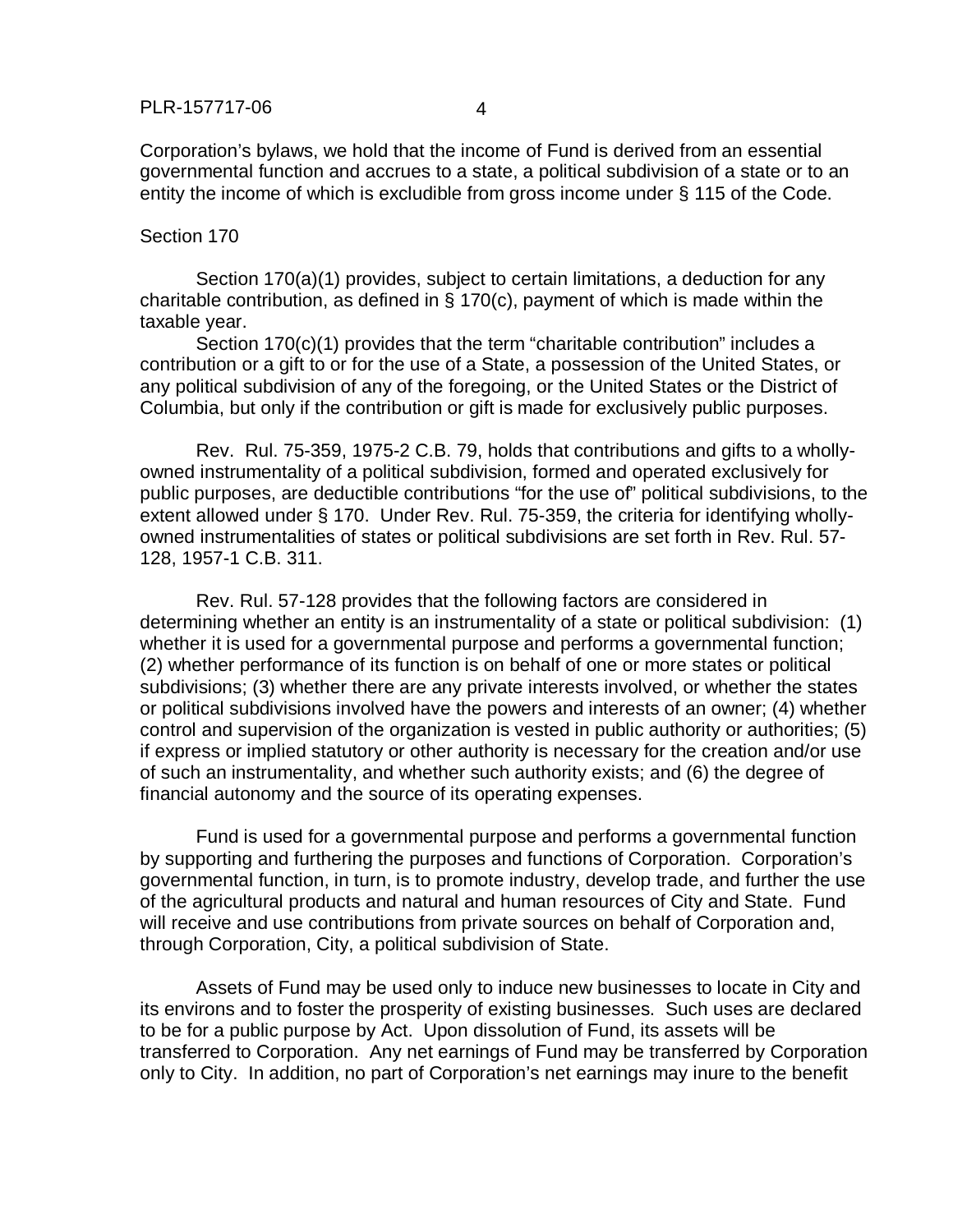of any individual, firm, or corporation. Corporation's net earnings are paid over to City. Upon dissolution of Corporation, all assets will be transferred to City. Thus, City has powers and interests of an owner of Corporation and, through Corporation, Fund. Any private benefit inured from Corporation's activities, including the uses of Fund, is occasioned through the general purpose of Corporation to promote business activity in City.

Fund is governed by an investment committee, which is elected by Corporation's governing body, with two members of the investment committee being members of Corporation's governing body. Upon amendment of Fund's trust agreement, Corporation will have the power to remove, with or without cause, at any time any member of the investment committee. In addition, the Fund manager must, at least every six months, report on every investment of Fund to the investment committee and Corporation's governing body. In turn, City elects Corporation's governing body and, upon amendment of Corporation's by-laws, will have the power to remove, with or without cause, at any time any member of Corporation's governing body. Thus, City will have control and supervision of Corporation and, through Corporation, control and supervision of Fund.

Express authority for the establishment of Fund and Corporation is contained in Act. Although Corporation is financially autonomous, City will retain substantial control and supervision of Corporation and Fund through its power to elect, and remove, with or without cause, at any time, any member of Corporation's governing body.

Accordingly, (1) Corporation will be an instrumentality of City, provided that Corporation amends its by-laws so as to provide that City may remove, with or without cause, at any time any member of Corporation's governing body, and (2) Fund will be an instrumentality of City by virtue of it being controlled by Corporation, and indirectly controlled by City, provided that Corporation amends Fund's trust agreement so as to provide that Corporation may remove, with or without cause, at any time any member of the Fund's investment committee, as of the effective date of such duly adopted amendments.

## CONCLUSIONS

- 1. The income of Fund is excludible from gross income under § 115(1) of the Code.
- 2. Fund is an instrumentality for purposes of  $\S$  170(c)(1). Fund is eligible to receive deductible contributions or gifts made for exclusively public purposes to the extent allowed under § 170 of the Code.

 This ruling letter is effective as of the date the proposed amendments to Fund's trust agreement and Corporation's by-laws described above are adopted.